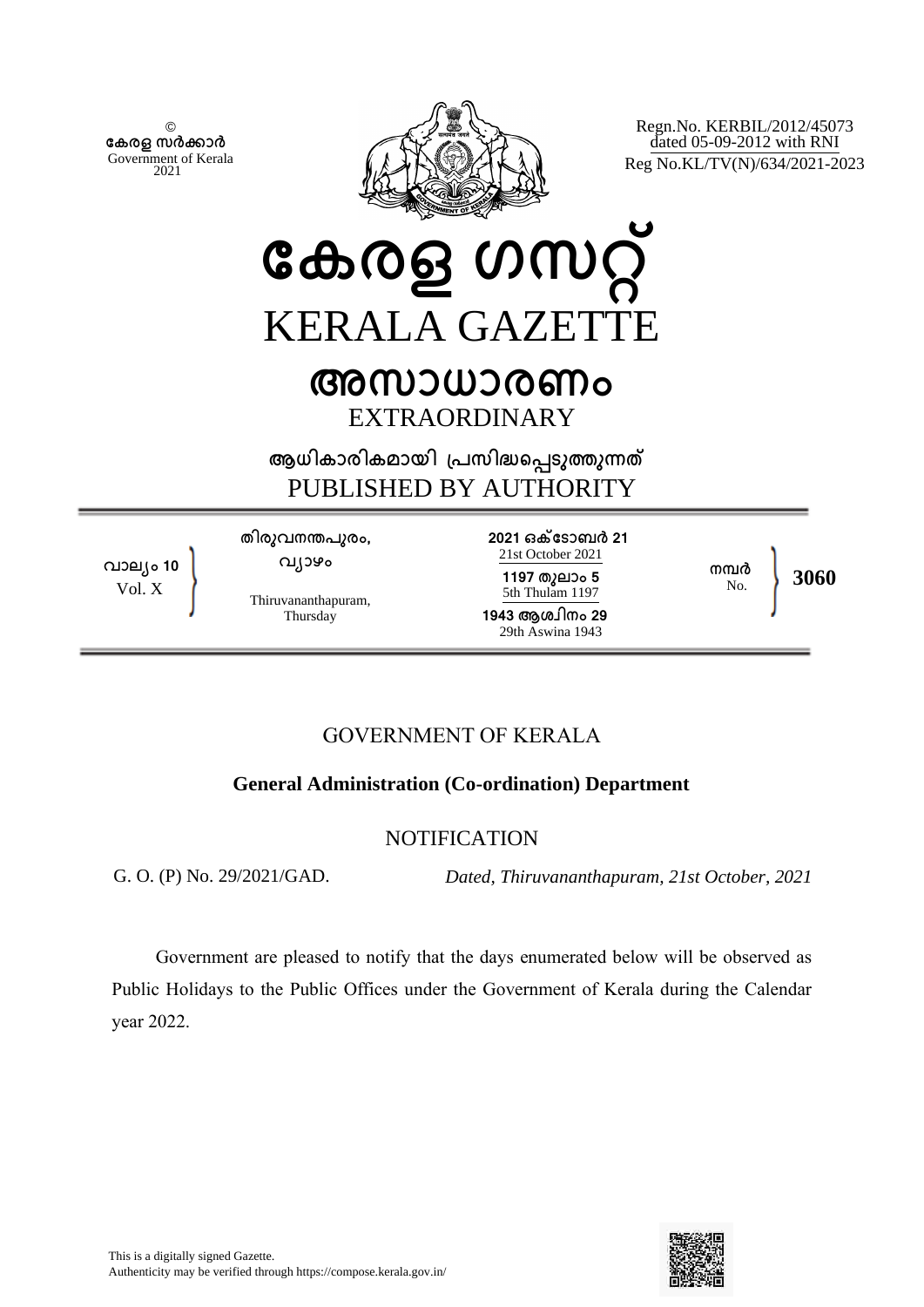| Name of Holidays |                                                          |                    | Year                     |                             |                     |  |
|------------------|----------------------------------------------------------|--------------------|--------------------------|-----------------------------|---------------------|--|
|                  |                                                          | Day of the<br>Week | 2022<br>Christian<br>Era | 1197-98<br>Malayalam<br>Era | 1943-44<br>Saka Era |  |
|                  | All Sundays<br>Closed Holiday                            |                    |                          |                             |                     |  |
|                  | Second Saturdays of each English month<br>Closed Holiday |                    |                          |                             |                     |  |
| S1.<br>No.       | $\mathbf{1}$                                             | $\overline{2}$     | 3                        | $\overline{4}$              | 5                   |  |
| 1                | Republic Day                                             | Wednesday          | 26-1-2022                | 12-6-1197                   | $6 - 11 - 1943$     |  |
| $\overline{2}$   | Sivarathri                                               | Tuesday            | $1 - 3 - 2022$           | 17-7-1197                   | 10-12-1943          |  |
| 3                | Maundy<br>Thursday/Dr.B.R.Ambedkar<br>Jayanthi           | Thursday           | 14-4-2022                | 1-9-1197                    | 24-1-1944           |  |
| $\overline{4}$   | Good Friday/Vishu                                        | Friday             | 15-4-2022                | 2-9-1197                    | 25-1-1944           |  |
| 5                | Id-ul Fitr (Ramzan)*                                     | Monday             | $2 - 5 - 2022$           | 19-9-1197                   | 12-2-1944           |  |
| 6                | Karkkadaka Vaavu                                         | Thursday           | 28-7-2022                | 12-12-1197                  | $6 - 5 - 1944$      |  |
| $\tau$           | Muharram*                                                | Monday             | 8-8-2022                 | 23-12-1197                  | 17-5-1944           |  |
| 8                | Independence Day                                         | Monday             | 15-8-2022                | 30-12-1197                  | 24-5-1944           |  |
| 9                | Sreekrishna Jayanthi                                     | Thursday           | 18-8-2022                | $2 - 1 - 1198$              | 27-5-1944           |  |
| 10               | First Onam                                               | Wednesday          | 7-9-2022                 | 22-1-1198                   | 16-6-1944           |  |
| 11               | Thiruvonam                                               | Thursday           | 8-9-2022                 | 23-1-1198                   | 17-6-1944           |  |
| 12               | Third Onam                                               | Friday             | 9-9-2022                 | 24-1-1198                   | 18-6-1944           |  |
| 13               | Sree Narayana Guru<br>Samadhi Day                        | Wednesday          | 21-9-2022                | 5-2-1198                    | 30-6-1944           |  |
| 14               | Mahanavami                                               | Tuesday            | 4-10-2022                | 18-2-1198                   | 12-7-1944           |  |
| 15               | Vijayadasami                                             | Wednesday          | 5-10-2022                | 19-2-1198                   | 13-7-1944           |  |
| 16               | Deepavali                                                | Monday             | 24-10-2022               | $7 - 3 - 1198$              | 2-8-1944            |  |

The following festivals/occasions which falls on Public Holidays (Second Saturday/ Sunday) may be avoided from the above list.

| Name of<br>Holidays | Day of the<br>Week | 2022<br>Christian Era | 1197-98<br>Malayalam Era | 1943-44<br>Saka Era |
|---------------------|--------------------|-----------------------|--------------------------|---------------------|
| $\perp$             | (2)                | (3)                   | (4)                      | (5)                 |
| Mannam Jayanthi     | Sunday             | $2 - 1 - 2022$        | 18-5-1197                | 12-10-1943          |